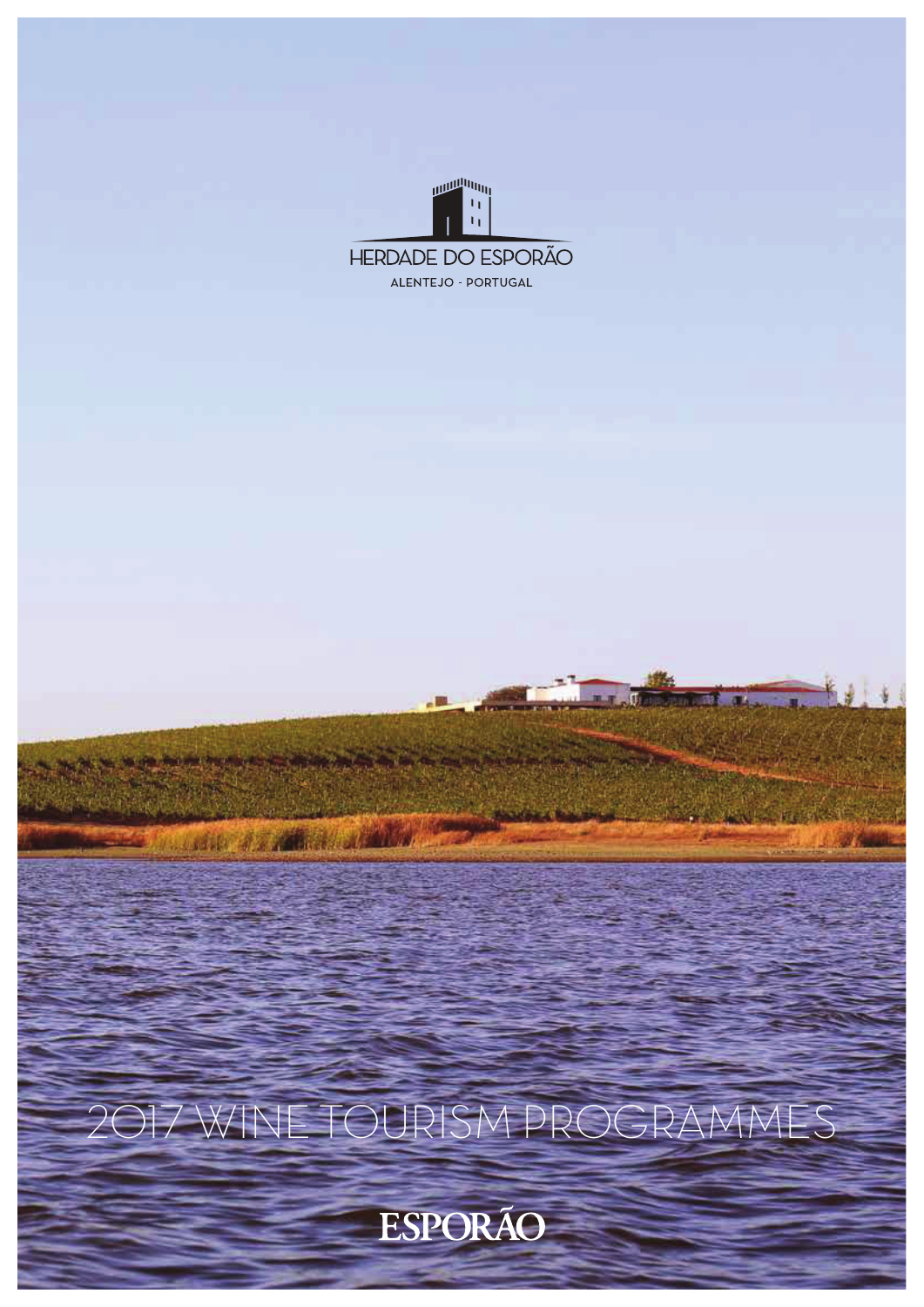## WINE BAR



### SELECTED PETISCOS AT THE WINE BAR

In this spacious and relaxed area, we offer a selection of petiscos (Portuguese version of tapas) based on comfort food that is both simple and tasty. Perfect for sharing or enjoying a light meal with our wines. Not to be missed!

### WINE AND OLIVE OIL TASTING

We offer various wine tastings, according to terroir, aging, structure, complexity... Discover and enjoy the richness and variety of Portugal's ancient olive oil culture. Tutored tasting of 3 extra-virgin olive oils produced by Esporão, served with Alentejo bread!

SUMMER TIMES (from 1st April to 31st October) Tastings at the Wine Bar: 10:00 a.m. to 12:00 p.m. and 4:00 p.m. to 6:30 p.m. Selection of petiscos at the Wine Bar: from 12:00 noon to 4:00 p.m.

WINTER TIMES (from 1st November to 31st March) Tastings at the Wine Bar: 10:00 a.m. to 12:00 p.m. and 4:00 p.m. to 6:00 p.m. Selection of petiscos at the Wine Bar: from 12:00 noon to 4:00 p.m.

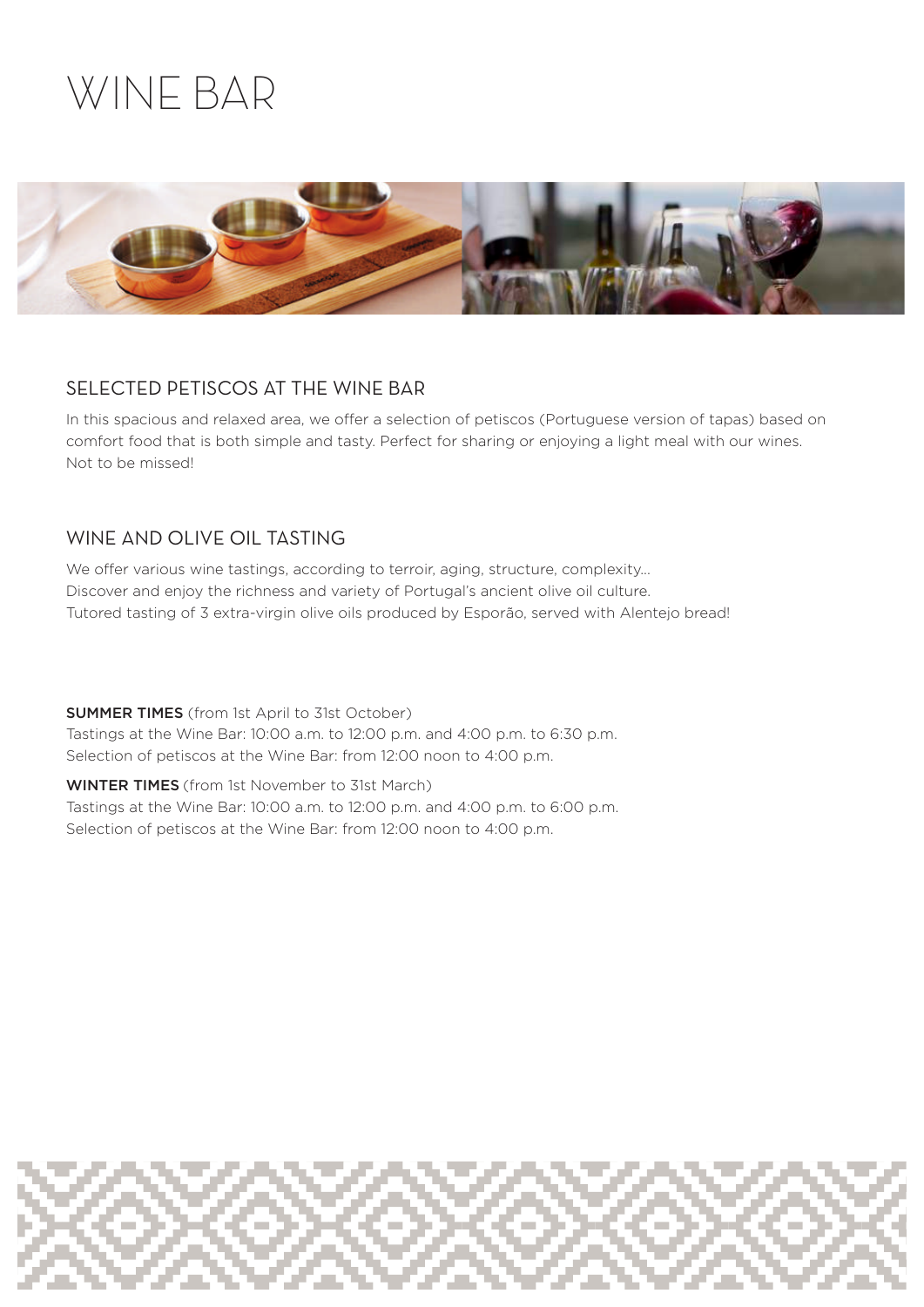# ESPORÃO RESTAURANT



Restaurant located at the wine tourism unit, in the middle of Herdade do Esporão, surrounded by vineyards and olive groves, close to the cellars and wineries. The restaurant menu focusses on and is made up almost exclusively of local ingredients. We work with menus designed to provide our customers with a unique experience. The dishes are made with ingredients from the Herdade and local producers, closely accompanying the cycle of each one, which means that our menus are subject to change. Please tell us about any allergies or dietary restrictions at the time of booking.

#### Reservation required. Please consult reservation conditions at reservas@esporao.com

TIMES Lunch, 12:00 noon to 3:00 p.m. (closed on Monday)

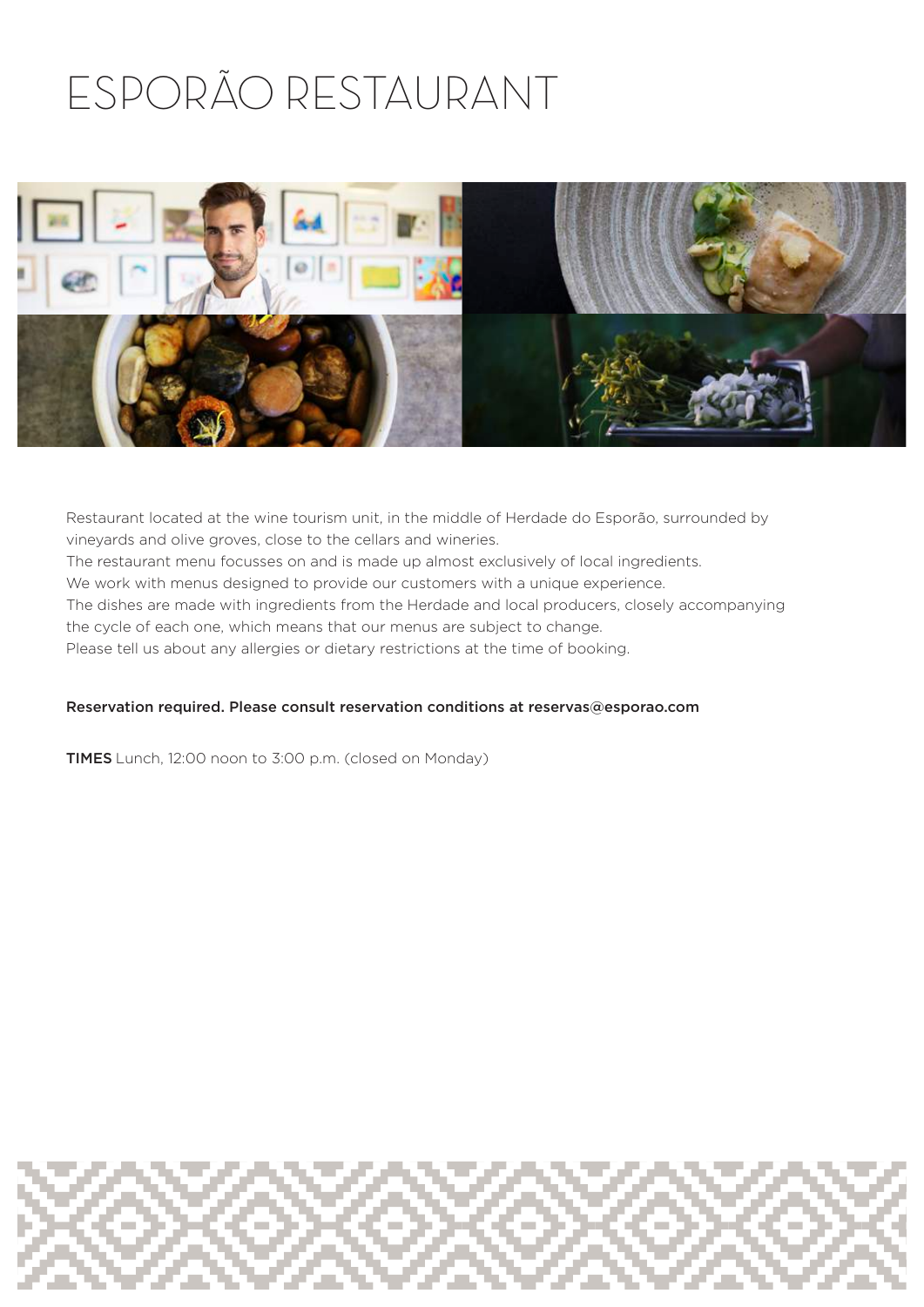## HERDADE DO ESPORÃO SHOP



Here you can find a wide range of wines and olive oils produced at Herdade do Esporão and Quinta dos Murças. Esporão honey, amphora wine or organic olive oil, are just some of the most exclusive products. We also offer other selected products from the region.

SUMMER TIMES (from 1st April to 31st October) From 10:00 a.m. to 7:00 p.pm.

WINTER TIMES (from 1st November to 31st March) From 10:00 a.m. to 6:30 p.m.

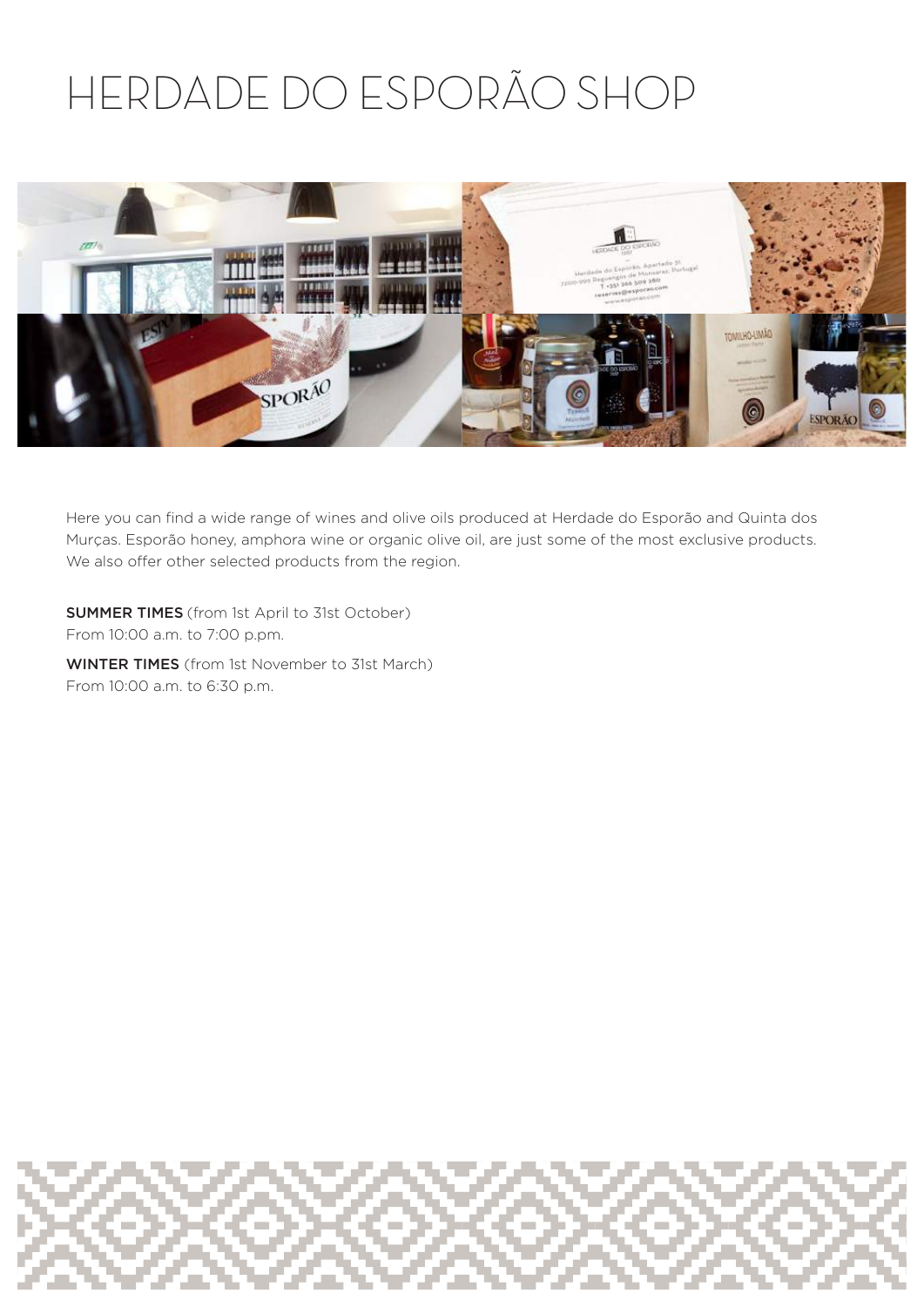# TOURS AND TASTINGS



### GUIDED TOUR OF WINERIES AND CELLARS WITH TASTING OF 3 WINES \*

For those who want to know more about wine production, the different processes in the wineries and aging in the underground cellars. Includes tasting of Defesa Esporão White, Esporão Reserva Red and Quinta dos Murças Reserva Red

#### Price per person: 15€

*\*subject to availability.*

TIMES Please contact our reservations department at reservas@esporao.com

11:30 a.m. to 3:30 p.m. > English 12:00 noon to 4:00 p.m. > Portuguese

DURATION > 1 hour 30 minutes

#### N.B. for visitors:

> For reasons of safety, we recommend that children under 4 do not visit the wineries and cellars.

- > Children between 5 and 16: 5€ per person
- > Tours without tastings: Wine tasting is part of the experience and is always included. Learn to taste and understand wines. There is no need to drink them.

> Reduced mobility: The tour involves many stairs, which may be difficult for some visitors.

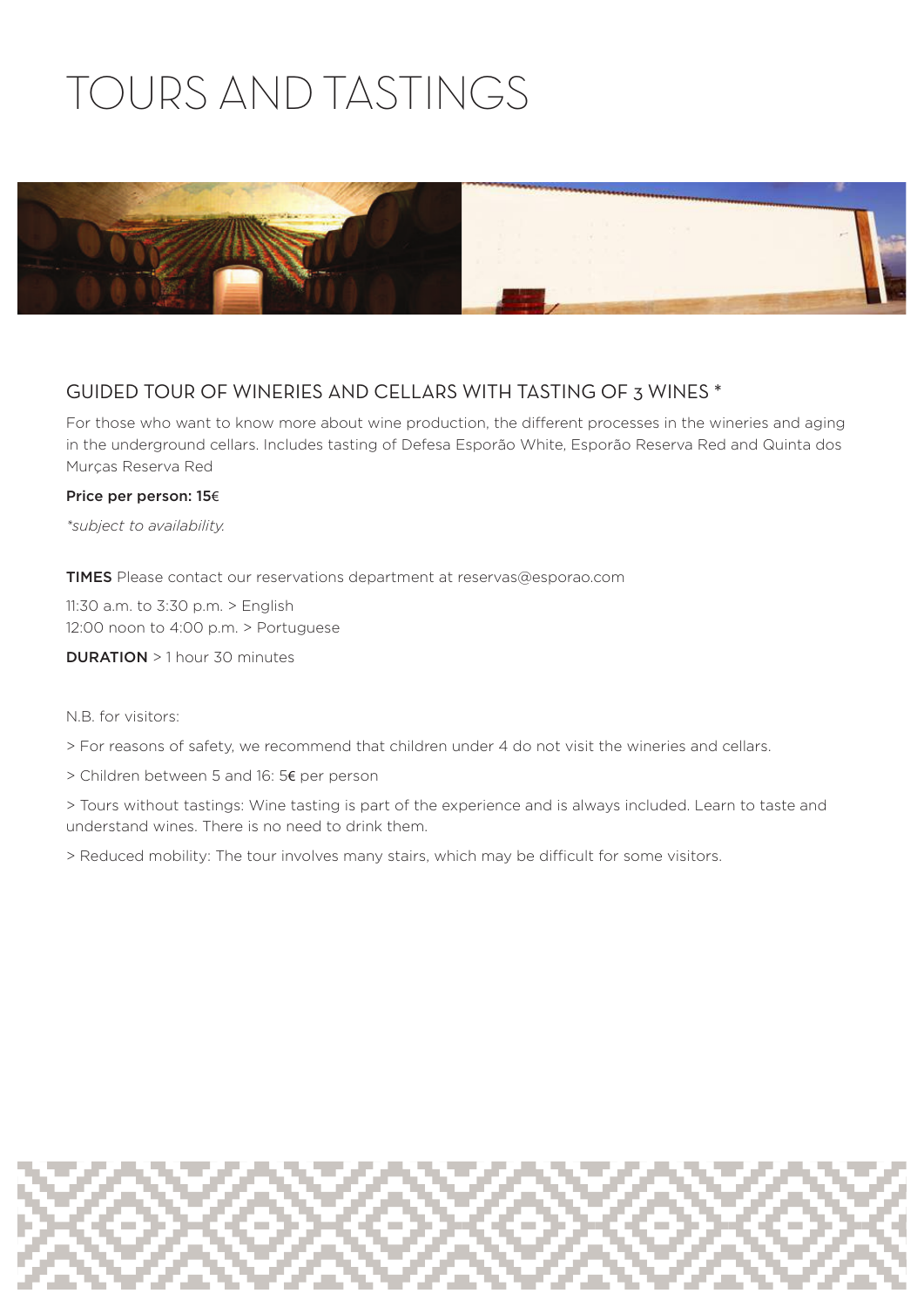# TOURS AND TASTINGS



More than just wine, this is an experience about nature and Herdade do Esporão's rich heritage.

### VAN TOURS OF THE HERDADE AND VISIT TO HISTORIC CENTRE

We travel to the vineyards on this visit, discovering new sustainable planting techniques, organic vineyards and pioneering sustainability projects, appreciating the wealth of diversity. We finish the tour with a visit to the historic centre, where you can see archaeological objects around 5,000 years old at the Perdigões Archaeological Complex.

#### Price per person: 20€

(children of 3 and under free/children between 4 and 12 pay 10€)

TIMES Please contact our reservations department at reservas@esporao.com

DURATION 1 hour 30 minutes (depart from wine tourism unit at 10:30 a.m.)

NB During the grape harvest, this tour will be available at a different time. Consult times at reservas@esporao.com

Maximum number of participants: 8 people.

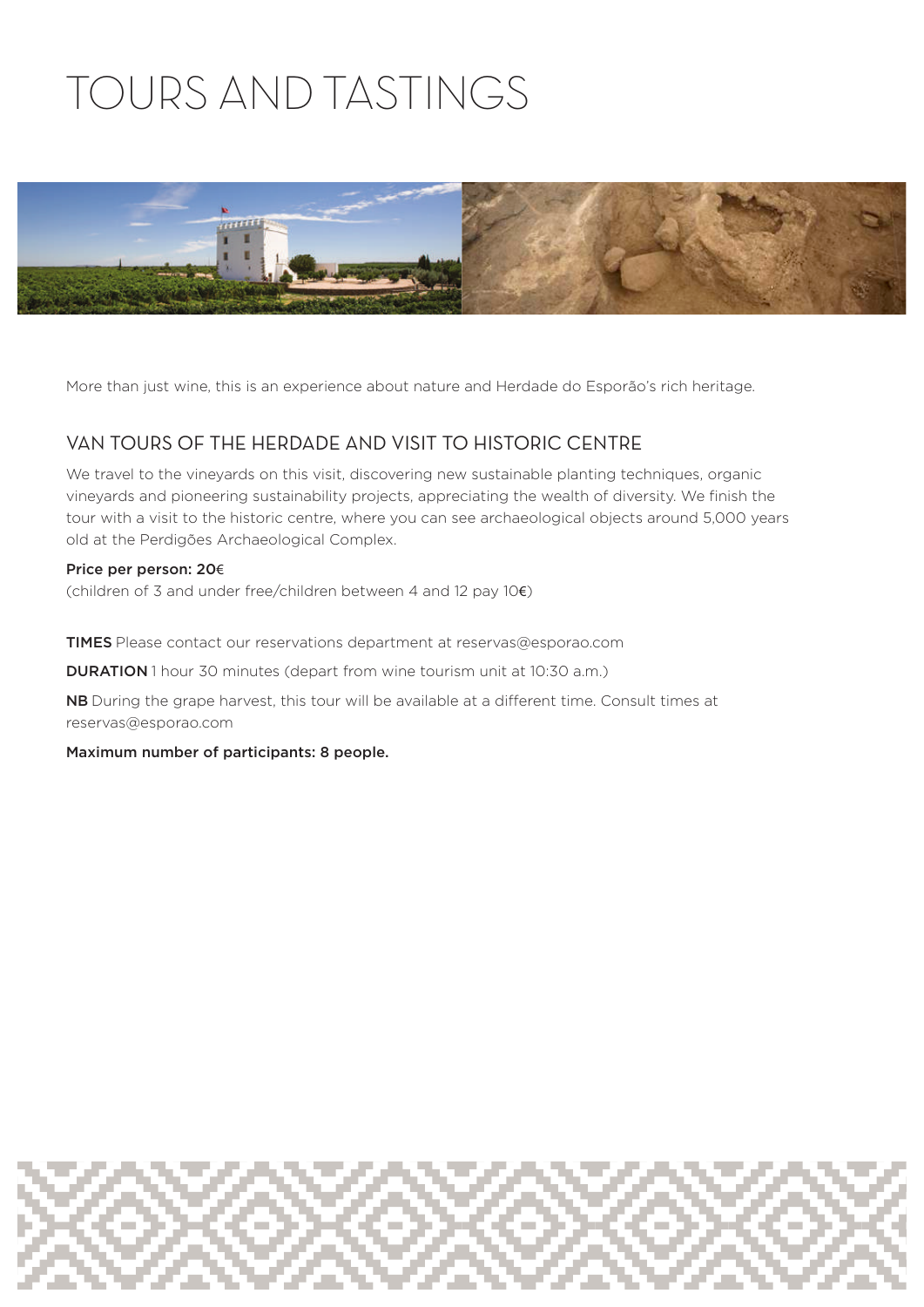# TOURS AND TASTINGS



### CARRIAGE TOURS OF THE HERDADE AND VISIT TO HISTORIC CENTRE

Enjoy the beauty of nature and Herdade do Esporão on a wonderful carriage ride. Take the tour with our guide, visiting the vegetable garden, vineyards, ampelographic field, with a brief stop in the historical centre, before returning to the wine tourism unit.

#### 2-seat carriage: 55€

8-seat carriage: 130€

TIMES Please contact our reservations department at reservas@esporao.com

DURATION 1 hour 30 minutes

NB During the summer, we recommend this tour is taken in the morning. It is necessary to book at least 48 hours in advance

Maximum number of participants: 8 people.

#### BICYCLE TOURS AND PICNIC

The wine tourism unit has bicycles, so you can enjoy riding around the Herdade, map in hand, discovering the estate's fascinating features. To finish off the tour, choose a spot for your picnic and enjoy some of the delicious Alentejo fare prepared by our chef.

Bicycle hire:  $\frac{1}{2}$  day - 5€ / 1 day - 10€

Picnic: must be reserved at least 24 hours in advance. Available from March to October, depending on weather conditions.

Price per person: 25€ (children of 12 and under pay 10€)

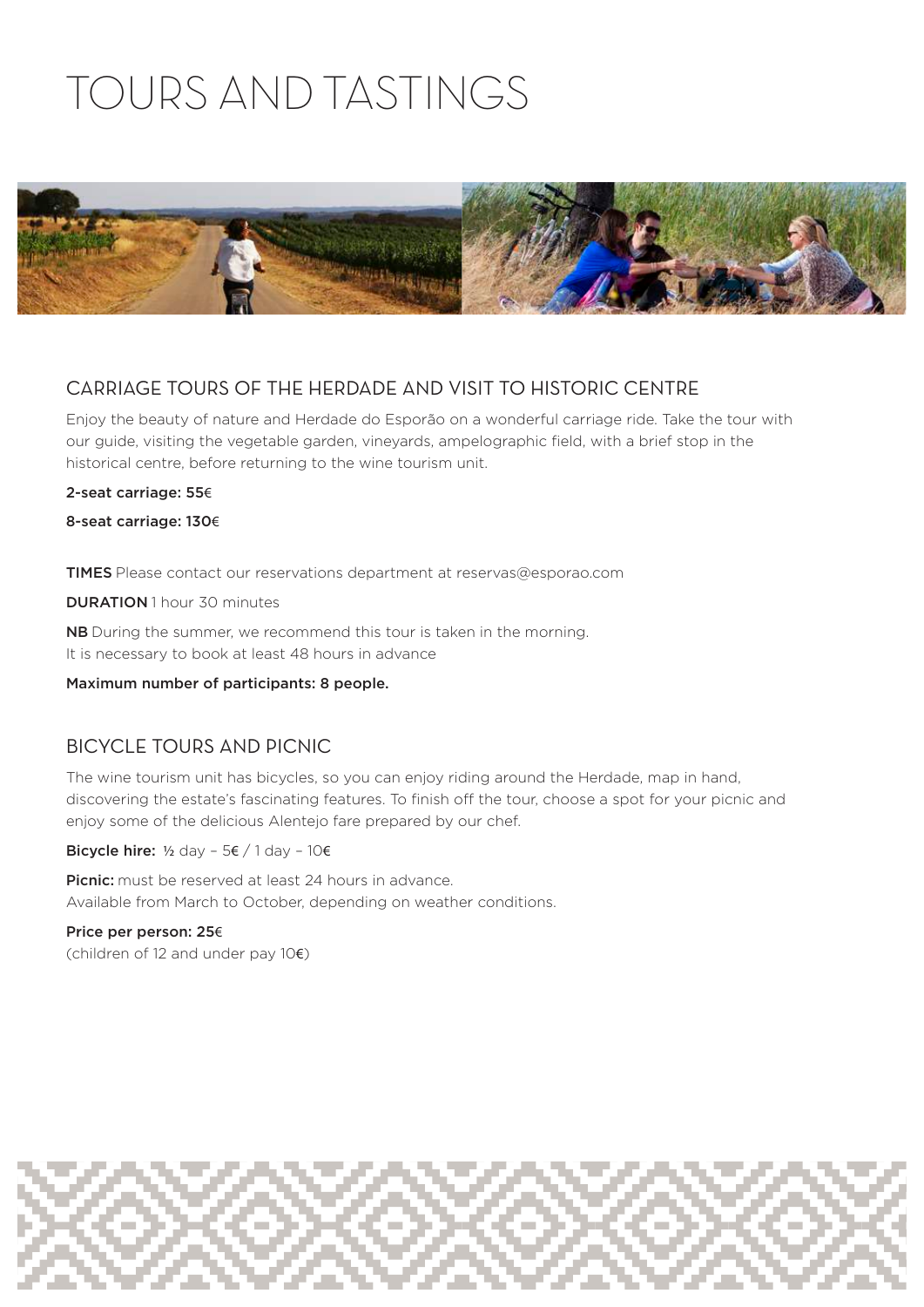## WINE LOVERS AND TASTINGS



### VERTICAL TASTINGS

Start the tasting with a visit to the wineries to see the different winemaking processes. With the help of our sommeliers, discover how to compare the vintages and appreciate the aspects that differentiate younger wines from older, more mature ones.

**TIMES** Available all year round. Contact us for specific times. Please contact our reservations department at reservas@esporao.com

DURATION 1 hour 30 minutes

### CASK TASTINGS

Start the tasting with a visit to the wineries to see the different winemaking processes. Explore the world of oak cask aging via a tasting that compares different casks.

#### Price per person: 25€

TIMES Available all year round. Contact us for specific times. Please contact our reservations department at reservas@esporao.com

**DURATION** 1 hour 30 minutes Maximum number of participants: 4 to 10 people

#### SINGLE VARIETAL AND BLEND CREATION WINE TASTING

As a team, or simply with a group of friends, we invite you to explore your senses to create a wine and its image. Using different grape varieties, make the best blend and present it to your fellow "winemakers".

#### Price per person: 45€

TIMES Available all year. Contact us for specific times. Please contact our reservations department at reservas@esporao.com

DURATION 2 hours and 30 minutes

Maximum number of participants: 12 to 30 people.